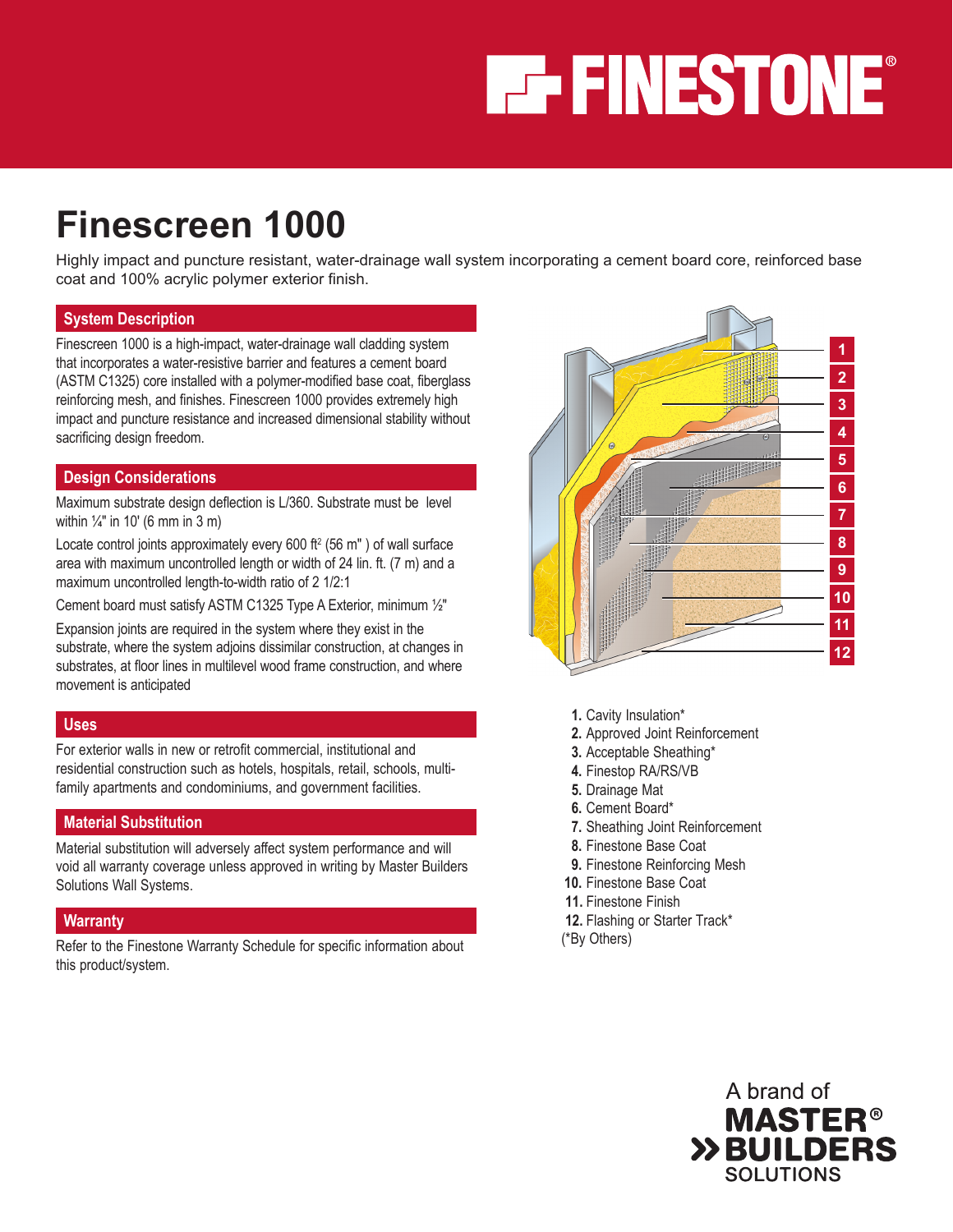### **Finescreen 1000**

| <b>Code Compliance</b>                                                       |                                             |                                                                                                                                                                                                                                                                                                                  |                                                                                                            |
|------------------------------------------------------------------------------|---------------------------------------------|------------------------------------------------------------------------------------------------------------------------------------------------------------------------------------------------------------------------------------------------------------------------------------------------------------------|------------------------------------------------------------------------------------------------------------|
| <b>TEST</b>                                                                  | <b>METHOD</b>                               | <b>CRITERIA</b>                                                                                                                                                                                                                                                                                                  | <b>RESULTS</b>                                                                                             |
| Direct-Applied Exterior<br>Finish Systems (DEFS)                             | ICC-ES AC59                                 |                                                                                                                                                                                                                                                                                                                  | Meets all performance requirements                                                                         |
| Transverse Wind-load                                                         | ASTM E330                                   | Steel stud framing (16 gauge, 3 <sup>5</sup> /8") @ 16"o.c                                                                                                                                                                                                                                                       | Average ultimate loads <sup>1</sup> :<br>- 2585 Pa (- 54 psf)<br>+ 1053 Pa (+ 22 psf) not taken to failure |
| Transverse Wind-load                                                         | ASTM E330                                   | Steel stud framing (20 gauge, 3 <sup>5</sup> /s") @ 16"o.c.                                                                                                                                                                                                                                                      | Average ultimate loads <sup>1</sup> :<br>- 1676 Pa (- 35 psf)<br>+ 862 Pa (+ 18 psf) not taken to failure  |
| Transverse Wind-load                                                         | ASTM E330                                   | Wood assembly (2" x 4") @ 16"o.c.                                                                                                                                                                                                                                                                                | Average ultimate loads <sup>1</sup> :<br>- 2681 Pa (- 56 psf)<br>+ 1197 Pa (+ 25 psf) not taken to failure |
| Bond Strength after<br><b>Accelerated Weathering</b><br>and Freeze-thaw Test | AC59                                        | Minimum 34.3 kPa (5 psi)                                                                                                                                                                                                                                                                                         | Pass                                                                                                       |
| Racking Test                                                                 | ASTM E72                                    | No failure of finish at substrate joints before failure<br>of substrate OR no failure at 1" net deflection                                                                                                                                                                                                       | Pass                                                                                                       |
| <b>Restrained Environmental</b><br><b>Cycling Test</b>                       | AC59                                        | No cracking of finish or other distress after 5 cycles<br>of water spray (24 hrs.) and radiant heat (72 hrs.)                                                                                                                                                                                                    | Pass                                                                                                       |
| <b>Water Penetration</b>                                                     | ASTM E 331                                  | No water penetration after 15 minutes @ 137 Pa<br>$(2.86$ psf)                                                                                                                                                                                                                                                   | Pass                                                                                                       |
| Radiant Heat Exposure                                                        | NFPA 268                                    | No ignition at 20 minutes                                                                                                                                                                                                                                                                                        | Met test criteria.                                                                                         |
| Fire Endurance                                                               | ASTM E119                                   | Maintain fire resistance of existing rated assembly                                                                                                                                                                                                                                                              | 2-hour rating                                                                                              |
| Intermediate Scale Multi-<br>story Fire Test                                 | NFPA 285 /<br><b>UBC Standard</b><br>$26-9$ | 1. Resist flame propagation over the exterior surface<br>2. Resist vertical spread of flame within combustible<br>core/component of panel from one story to the next<br>3. Resist vertical spread of flame over the interior<br>surface from one story to the next<br>4. Resist lateral spread of flame from the | Met test criteria                                                                                          |
| Surface Burning                                                              | ASTM E84 /                                  | compartment of fire origin to adjacent spaces<br>Flame spread < 25                                                                                                                                                                                                                                               | All components of the system meet Class                                                                    |
|                                                                              | <b>UL 723</b>                               | Smoke developed < 450                                                                                                                                                                                                                                                                                            | A performance $(FS < 25; SD < 450)$                                                                        |
| <b>Abrasion Resistance</b>                                                   | ASTM D968                                   | No Cracking or loss of film integrity at 528 qt. (500L)<br>of sand                                                                                                                                                                                                                                               | Finish Coat not worn through after<br>686 liters of falling sand                                           |
| <b>Accelerated Weathering</b>                                                | ASTM G 153<br>(formerly G23)                | No deleterious effects after 2000 hours.                                                                                                                                                                                                                                                                         | Pass                                                                                                       |
| Freeze-Thaw                                                                  | AC59                                        | No deleterious effects after 10 cycles                                                                                                                                                                                                                                                                           | Pass 60 cycles                                                                                             |
| Mildew Resistance                                                            | Mil Std 810B<br>Method 508                  | No fungus growth after 28 days                                                                                                                                                                                                                                                                                   | Pass                                                                                                       |
| Salt Fog Resistance                                                          | ASTM B117                                   | No deleterious effects after 300 hours                                                                                                                                                                                                                                                                           | Pass                                                                                                       |
| Water Resistance                                                             | <b>ASTM D 2247</b>                          | No deleterious effects after 14 days exposure                                                                                                                                                                                                                                                                    | Pass                                                                                                       |